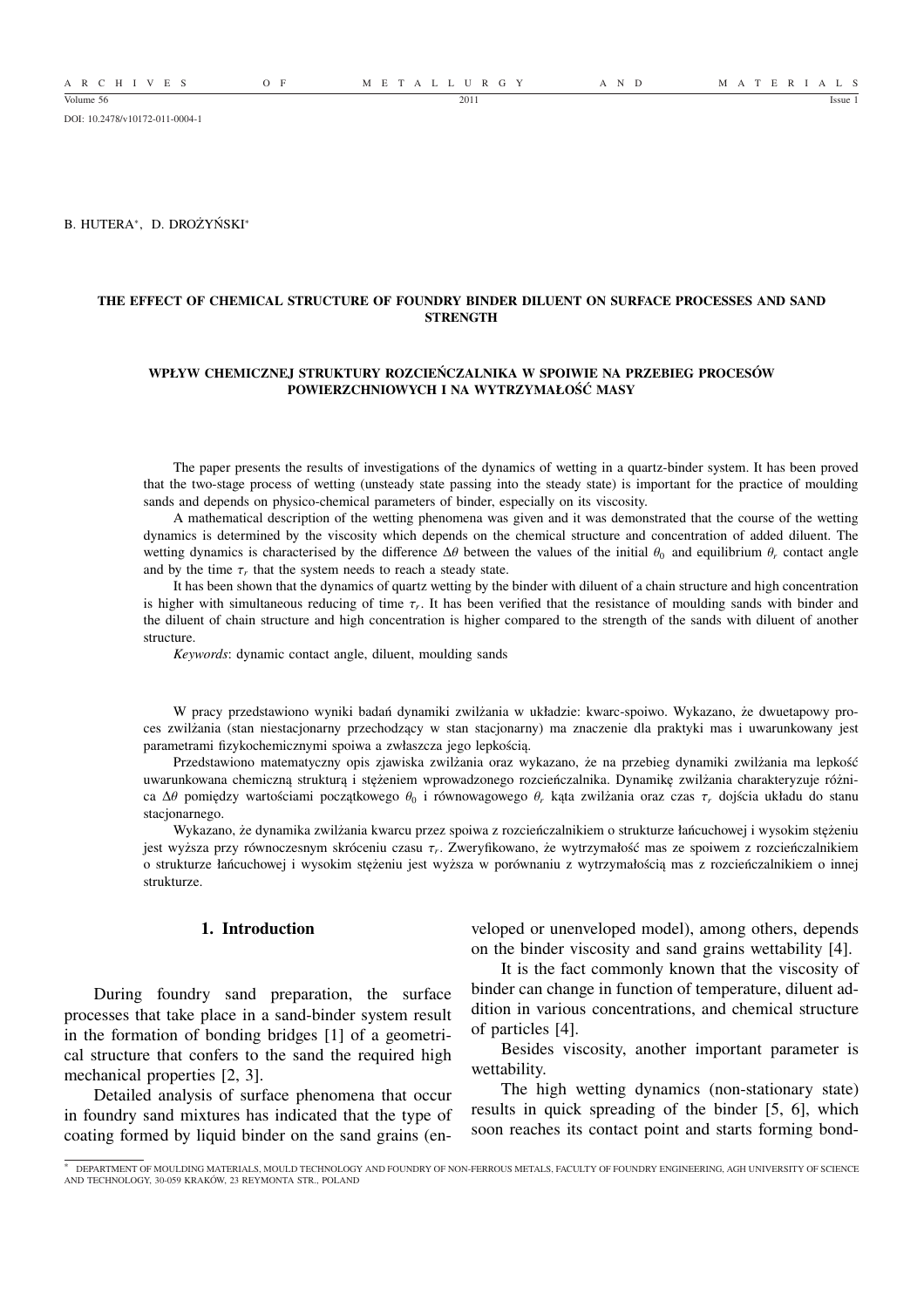ing bridges characterised by a geometry corresponding to the unenveloped model with relatively short time required for the sand –binder system to reach its stationary state and low value of the equilibrium angle (the stationary state). This state can be obtained with proper diluent added to the binder.

Examining the related effects one can see that the wetting behaviour in both stationary and non-stationary condition depends not only on the chemical structure of binder but also on the chemical structure of the added diluent.

No studies have been undertaken so far on the subject of time-related changes in the contact angle of quartz – binder system and no attempt has been made to find a mathematical description of this process.

The theoretical investigations of a solid – liquid system started by T. D. Blake et al. [5, 6] indicated a formal relationship that is said to exist between the wetting dynamics and viscosity. The results of these investigations, confirmed further by XPS studies [7], stressed the importance of the chemical structure of diluent particles and proved that the wetting dynamics of quartz is higher when low viscosity binders are used, and that the system requires shorter time to reach the state of equilibrium.

The present study discloses the results of investigations concerning time-related changes in the contact angle (contact angle dynamics). The main aim of the investigations was:

- to prove that the double-stage process in which quartz is wetted by binder (the non-stationary and stationary condition) is important for the moulding sand practice,
- to check what effect an addition of diluent to binder can have on the sand strength in hardened state.

# **2. Research part**

# **2.1. Materials, methods and equipment**

The viscosity and wettability were measured on optically pure quartz, using as a binder:

– fine-molecule, diene, diepoxy resin (EPIDIAN 5), characterised by the following physico-chemical parameters:  $M_{cz}$  (300-600); LE (0.35-0.58);  $d^{25} = 1170$  kg/m<sup>3</sup> (producer – Zakłady Chemiczne "Organik – Sarzyna".

As resin diluents, organic compounds with chain and cyclic structure of particles were used.

The chain compounds were the following acetic acid esters:

methyl acetate ( $M_{cz}$  = 74.08 g/mole;  $t_{wrz}$  = 57.5°C;  $d^{20} = 939.0 \text{ kg/m}^3$ ,  $\eta^{20} = 0.38 \text{ mPa} \cdot \text{s}$ ),  $\mu^{25} = 1.78 \text{D}$ (dipole moment),

butyl acetate ( $M_{cz} = 116.16$  g/mole;  $t_{wrz} = 126.5$ °C;  $d^{20} = 881.3$  kg/m<sup>3</sup>,  $\eta^{20} = 0.69$  mPa·s),  $\mu^{25} = 1.84$ D (dipole moment).

The diluent with cyclic structure was cyclohexanone  $(M_{cz} = 98.15 \text{ g/mole}; t_{wrz} = 155.5^{\circ} \text{C}; d^{20} = 947.0 \text{ kg/m}^3,$  $\mu^{25}$  = 2.8D (dipole moment).

The resin hardener was triethylenetetramine (trade name Z-1).

Binder preparation consisted in mixing of constituents in predetermined weight proportions, homogenising the composition and thermostating to a preset temperature at an accuracy of up to  $\pm$  0.2°C (viscosity measurements)  $\pm 1^{\circ}$ C (wettability measurements). Measurements were taken in the temperature range of 10-50 $°C$  (raising the temperature by 10 $°C$ ).

The viscosity of binder mixtures was determined with a RHEOTEST 2 rotation rheometer, plotting the respective flow curves.

To produce in quartz a surface layer characterised by constant value of the free surface energy (FSE), the quartz plates were rinsed with water and dried at 105-110◦C. Onto thus prepared plates, a drop of binder was applied and changes in the contact angle were recorded along with changes in the drop image observed at predetermined time intervals until full stabilisation of the angle value has been obtained. The measurements were taken by a prototype wettability measuring device [8].

For XPS analysis, the quartz surface was prepared in the same way as for the wettability testing. On the quartz surface, a thin layer (up to 3 nm thick) of the examined binder (EPIDIAN 5 resin with 30 wt.% addition of diluent) was spread and hardened at  $105 \div 110^{\circ}$ C. The XPS examinations were carried out on pure quartz, on quartz mixed with resin, and on quartz mixed with resin compositions containing methyl acetate, butyl acetate and cyclohexanone, respectively.

The XPS examinations were carried out on a VSW spectroscope using AlK  $\alpha$  radiation of 1486.6 eV energy produced by an X-ray tube operating under a voltage of 13 kV and current of 10 mA. The operating pressure was up to  $2 \times 10^{-8}$  Tr (1 Tr = 133.3 Pa).

#### **2.2. Results and discussion**

Figure 1 shows changes in the contact angle at 10◦C observed in a quartz – epoxy resin binder system containing 20 wt.% of methyl acetate, butyl acetate and cyclohexanone.

In all graphs, two time intervals can be distinguished:

– first – dynamic, comprised in a range of  $0 \le \tau \le \tau_r$ , with angle changing from the starting value  $\theta_0$  to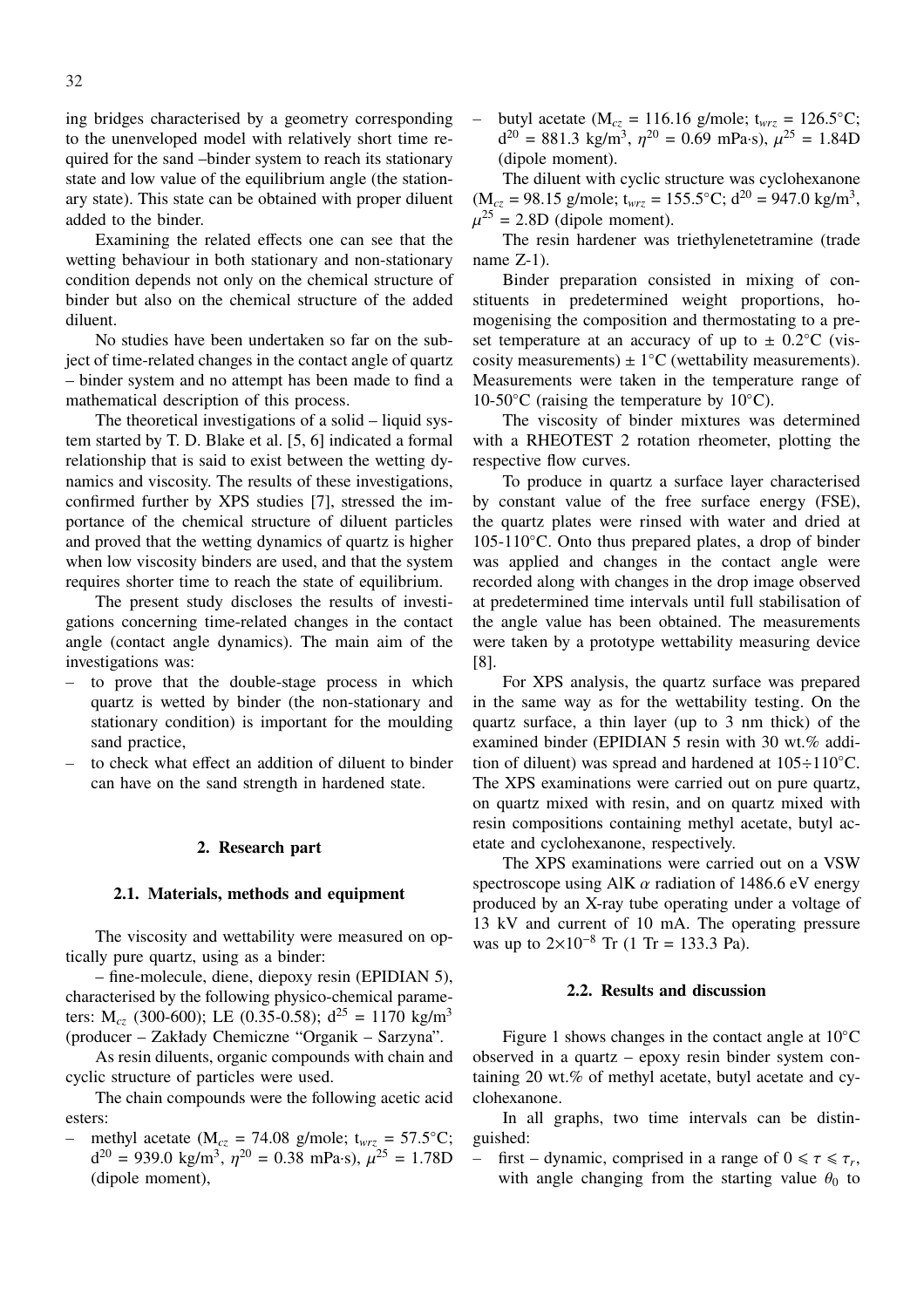an equilibrium value  $\theta_r$ , typical of a non-stationary condition of the quartz – binder system,

second, comprised in a range of  $\tau_r \leq \tau$  < 2h, where values of the contact angle  $\theta_r$  are constant and correspond to a stationary state of the quartz – binder system.

Large drop in the contact angle value observed in the first interval is typical of high viscosity values. The theoretical research described in [9] has indicated that this is due to a high value of the component of viscosity effects  $\Delta G^*$ , resulting from high cohesion of the liquid due to small intermolecular distances and an inherently low value of the component of interfacial effects  $\Delta G_S^*$ . This is why for large contact angles (obtained at high viscosities), a severe drop in the value of these angles should be expected, combined with weak interfacial effects.



Fig. 1. Time-related changes in the contact angle  $\theta$  in a quartz – EPIDIAN 5 + diluent system; SEP – 62,7 mJ/m<sup>2</sup>; t = 10<sup>°</sup>C = const

Determined from the flowability curves (at 10◦C), the viscosity of resin and its mixtures (20 wt.% addition) with methyl acetate, butyl acetate and cyclohexanone is 436.18 Pa·s, 0,31 Pa·s, 0.49 Pa·s, 2.14 Pa·s, respectively [9, 10]. The largest drop of contact angle in a quartz – binder system has been observed for resin mixed with methyl acetate.

The observed drop in the contact angle  $\Delta\theta$  is interrelated with a long time  $\tau_r$  that the quartz – binder system needs to reach a stationary state. For resins with 5 wt.% addition of methyl acetate and cyclohexanone, this time amounted to 40 and 25 minutes, respectively. Resin mixtures with butyl acetate were able to reach the stationary state almost immediately.

The driving force for the moving liquid is the force of interfacial effects F*<sup>A</sup>* (the force of adhesion) balanced by the force of surface tension  $\gamma_{LG}$ . The time taken by the system to reach a stationary state is a resultant of both forces (i.e. of the forces of adhesion and cohesion). The factors that reduce binder viscosity, e.g. an addition of diluent, force an increase in the energy of interfacial effects  $\Delta G_S^*$  (adhesion), on one hand, while – on the other – they reduce the energy of intermolecular effects  $\Delta G_V^*$  (cohesion). An outcome of the action of both these forces is the recorded drop in contact angle values. As soon as the system reaches a stationary state, i.e. when the forces of adhesion F*<sup>A</sup>* are balanced by the forces of surface tension  $\gamma_{LG}$ , the movement of the liquid stops, and the measure of wettability in a stationary system is now the equilibrium contact angle  $\theta_r$ .

The effect of binder viscosity on changes in the contact angle in a non-stationary state and on the value of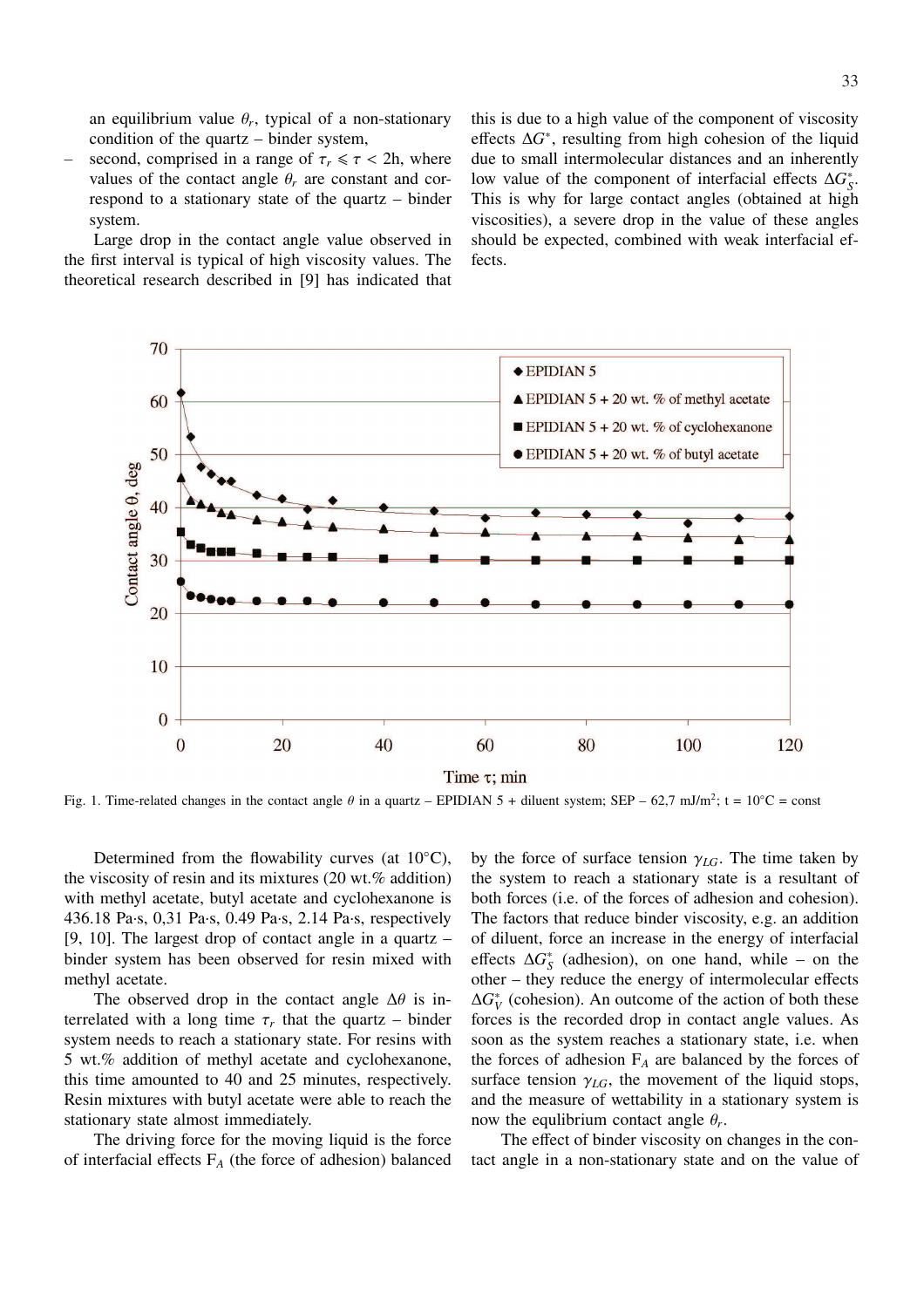parameters  $\theta_r \tau_r$  is consistent with theoretical considerations put forward by T. D. Blake et al. [5, 6].

Changes in the contact angle value over time  $\tau$  are best expressed by the following general equation:

$$
\ln\left[\cos\theta_r - \cos\left(\tau\right)\right] = -a\tau^{0.5} - \ln b \tag{1}
$$

where *a* and *b* are constants related with the physico-chemical parameters of binder.

The constant *a* is related with surface tension ( $\gamma_{LG}$ ), while constant *b* is related with the viscosity of binder  $(n)$  [9].

At a constant temperature of 10◦C, for EPIDIAN 5 resin and its mixtures with 20 wt.% solvent addition, the relationship (1) is described by equations (2-5):

# EPIDIAN 5

ln [cos 38 − cos(τ)] = −0, 48τ <sup>0</sup>,<sup>5</sup> − 1, 0455;R<sup>2</sup> = 0, 9822 (2) EPIDIAN 5 with an addition of methyl acetate

$$
\ln\left[\cos 34 - \cos\left(\tau\right)\right] = -0,317\tau^{0.5} - 2,0377; \mathbf{R}^2 = 0,9915
$$
\n(3)

EPIDIAN 5 with an addition of butyl acetate

ln [cos22 − cos(τ)] = −0, 5542τ <sup>0</sup>,<sup>5</sup>−2, 8077;R<sup>2</sup> = 0, 9937 (4) EPIDIAN 5 with an addition of cyclohexanone

ln  $[\cos 30 - \cos (\tau)] = -0,7360\tau^{0.5} -3,3085; R^2 = 0,9824$ (5)



Fig. 2. Effect of hardening time on the tensile strength  $R_m^u$  of sand with an addition of binder: EPIDIAN 5 resin; EPIDIAN 5 + 5 wt.% methyl acetate, EPIDIAN  $5 + 5$  wt.% butyl acetate, EPIDIAN  $5 + 5$  wt.% cyclohexanone. Mixing conditions: 1) sand + binder 1.5 min, 2) sand + binder + hardener – 1,5 min, sand compacted by vibrations, hardening temperature –  $100^{\circ}$ C

The relations obtained between the physico-chemical parameters, i.e.  $\Delta\theta$ ,  $\theta_r$ ,  $\eta$ ,  $\gamma_{LG}$ , were verified on sand – binder systems actually used by foundries.

Figure 2 shows changes in the tensile strength  $R_m^u$ of a sand mixture with epoxy resin binder hardened at 100◦C with 10% addition of Z-1 hardener (calculated in respect of resin). Curve 1 is corresponding to the

strength of the sand containing resin without diluent, i.e. characterised by a viscosity of about 75,99 Pa·s (0,7 part by weight of resin/100 parts by weight of sand), while other curves show changes in the  $R_m^u$  values of sands containing binder modified with 5 wt.% of diluent (Table 1).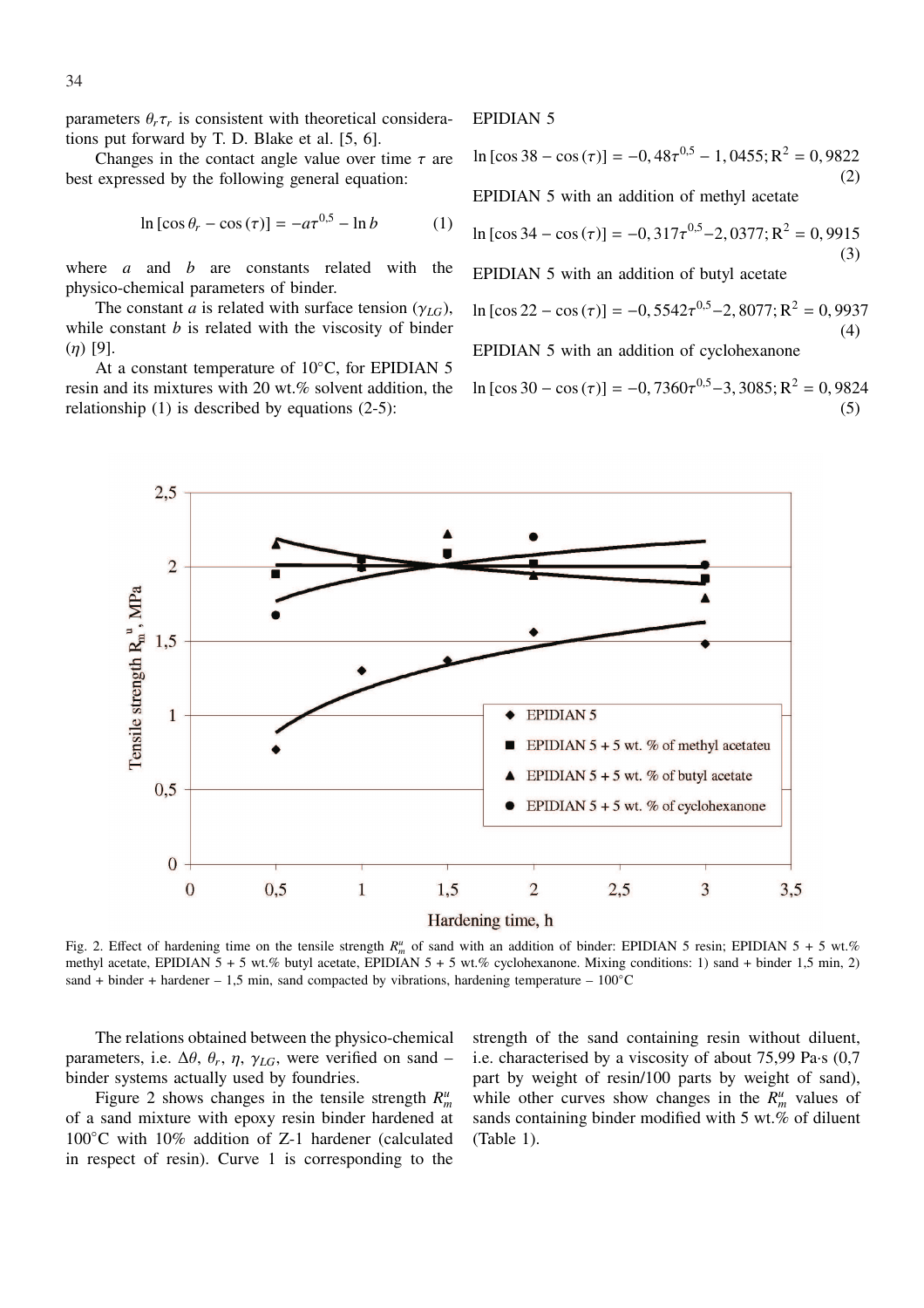| Tensile strength $R_m^u$<br>[MPa] | Binder composition<br>[ $%$ wag.]                      | Contact angle $\theta$ of<br>quartz wetted by binder<br>[deg] | Binder viscosity $\eta$<br>[Pa.s] |
|-----------------------------------|--------------------------------------------------------|---------------------------------------------------------------|-----------------------------------|
| 0,8                               | EPIDIAN 5-100<br>diluent $-$ "0"                       | 47                                                            | 75,99                             |
| 1,9                               | EPIDIAN 5-100<br>diluent $-$ "0"<br>$(at 50^{\circ}C)$ | 32 (at $50^{\circ}$ C)                                        | $0.78$ (at 50 $^{\circ}$ C)       |
| 1,9                               | EPIDIAN 5-95<br>methyl acetate $-5$                    | 44                                                            | 4,88                              |
| 2,1                               | EPIDIAN 5-70<br>methyl acetate $-30$                   | 39                                                            | 0,028                             |
| 1,9                               | EPIDIAN 5-95<br>ethyl acetate $-5$                     | 44                                                            | 6,20                              |
| 2,1                               | EPIDIAN 5-70<br>ethyl acetate $-30$                    | 33                                                            | 0,034                             |
| 2,1                               | EPIDIAN 5-95<br>butyl acetate $-5$                     | 39                                                            | 6,05                              |
| 2,3                               | EPIDIAN 5-70<br>butyl acetate $-30$                    | 20                                                            | 0,055                             |
| 1,7                               | EPIDIAN 5-95<br>$cyclohexanone - 5$                    | 41                                                            | 12,78                             |
| 0,79                              | EPIDIAN 5-70<br>cyclohexanone - 30                     | 27                                                            | 0,176                             |

Comparison of the tensile strength  $R_m^u$  values obtained in sands hardened for 30 min at 100°C and of the  $\theta_0$  and  $\eta$  parameters of the currently used binders (at 20◦C)

Figure 2 shows that the tensile strength  $R_m^u$  of sands containing diluent-modified binder (curves 2-4) is higher compared with the tensile strength  $R_m^u$  of sands with non-modified resin (curve 1).

While the tensile strength  $R_m^u$  of sands with non-modified resin was growing slowly, reaching its maximum after about 2 h hardening (about 1,5 MPa), the sand with an addition of modified binder was able to reach its constant and maximum strength level after about 0,5 h hardening (Table 1).

#### **3. Summary**

The sand strength can be improved by modification of the physico-chemical properties of binder, its viscosity and wettability in particular.

The ultimate sand strength depends on numerous physico-chemical effects that occur during sand preparation and hardening and often are of a coinciding and overlapping nature.

The effects that take place during sand preparation result in the formation of bonding bridges, the geometry of which depends on the wetting dynamics and binder viscosity.

### **4. Conclusions**

1. The wettability investigations carried out on a quartz – binder system (for FSE =  $62.7$  mJ/m<sup>2</sup> = const.,  $t = const.$ ) enabled determination of a formal relationship that is said to exist between the wetting dynamics (∆θ) and binder viscosity (η):

$$
\ln\left[\cos\theta_r - \cos\left(\tau\right)\right] = a\tau^{0.5} - \ln b
$$

- 2. Low viscosity of binder resulting in high wetting dynamics favours the probability of the formation of bonding bridges of a beneficial geometrical structure, which will confer high strength to the sand.
- 3. It has been observed that the quartz wetting dynamics is favourably affected by the chemical structure of the added diluent. The analysis of the wetting process has indicated a favourable effect of the diluents of a chain structure.

### **REFERENCES**

- [1] E. Z i ó ł k o w s k i, R. W r o n a, K. S m y k s y, Some Aspects of Monitoring of Foundry Moulding Sands Preparation Process. Archives of Metallurgy and Materials **54**, 2, 399-411 (2009).
- [2] B. Hutera, J.L. Lewandowski, K. Smyksy, Wybrane aspekty teoretyczne wytrzymałości mas oraz